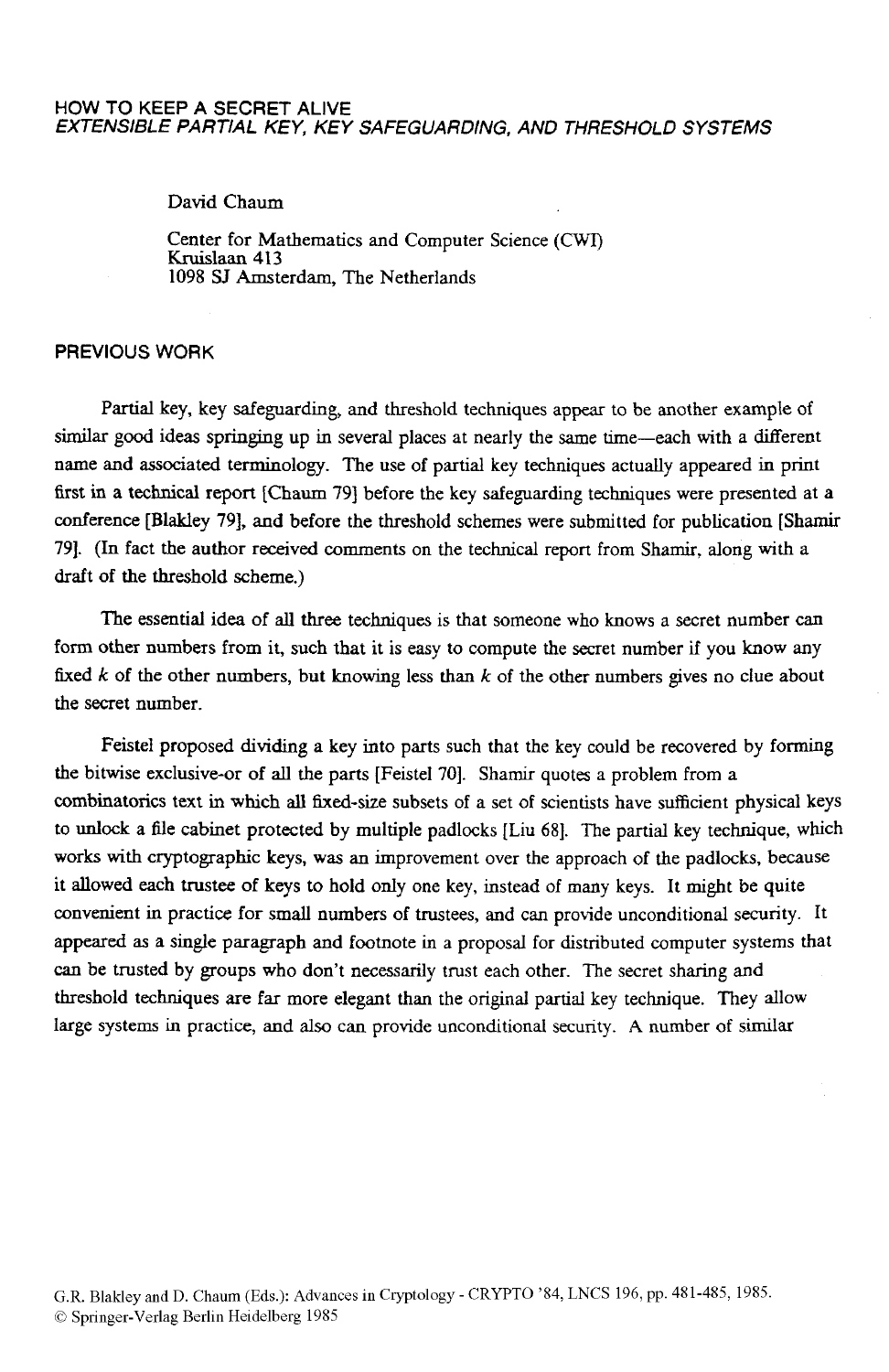schemes have appeared subsequently.

**Since** no standard terminology seems to have emerged, the following will be used: in a partial key system, the *qstern creuror* divides the *kq* into *purrid keys* (Blakley's shadows, **Shamir's** pieces) that are transmitted to various *trustees* (Blakley's *guards),* such that any *quorum*  (Shamir's threshold) of trustees is sufficient to *recover* the key, and less than a quorum of trustees is insufficient.

The present work describes techniques allowing any partial key system to adapt for survival **in** the face of changing availability of trustees and even changing **needs** for system parameters.

# **MOTIVATION**

All trustees may not always remain able and willing to recover the key in a partial key system. For example, a computer acting **as** a trustee and storing a partial key may be destroyed by natural or other disaster, or a human trustee may be hit by a truck. **Less** sever **causes** can also easily be imagined, such **as** hardware or software failures, or a person suffering from loss **of**  memory. **A** trustee that will never participate in recovering a key will be said to be *lost;* a trustee able and willing to participate will be said to be *present.* 

Clearly it **is** prudent to consider scenarios in which trustees become lost. If less than a quorum of trustees remain after one or more trustees is **lost,** then it has become impossible to recover the key. Problems could also result from a substantial loss that leaves **only** a **quorum of**  trustees, or relatively **few** more **than** a quorum, for reasons similar to those for having the greater number of trustees in the **original** system. For example, a loss of sufficient trustees to prevent recovery might then become too likely or too *easy* to cause, or some cooperating trustees **might gain** sipficant power from **their** ability to prevent recovery of the key.

**A** solution to the problems of **loss** of trustees is presented in the next section. The **section**  after that considers **causes** of unavailability of trustees other than simple loss.

# **REPLACING A** TRUSTEE

The problem of loss of trustees is solved by allowing new trustees to *replace* lost trustees. If some trustee **is** lost, **and** a quorum of trustees is present, then the quorum *can* give **a** replacement trustee the same ability that the lost trustee had to participate in the partial key system; the replacing trustee **is** given the **slot** of the lost trustee replaced.

Any partial key technique *can* be used in a way that **allows** such replacement. **The ability**  to allow replacement *can* be "built-in" when the partial key system is first created, or it *can* be "added-on" later separately by each trustee. The added-on approach **is** considered first for a single trustee and next for all trustees. Then the built-in approach is **considered.** 

Suppose you **as** a trustee wish to make provisions that would **allow** your own replacement,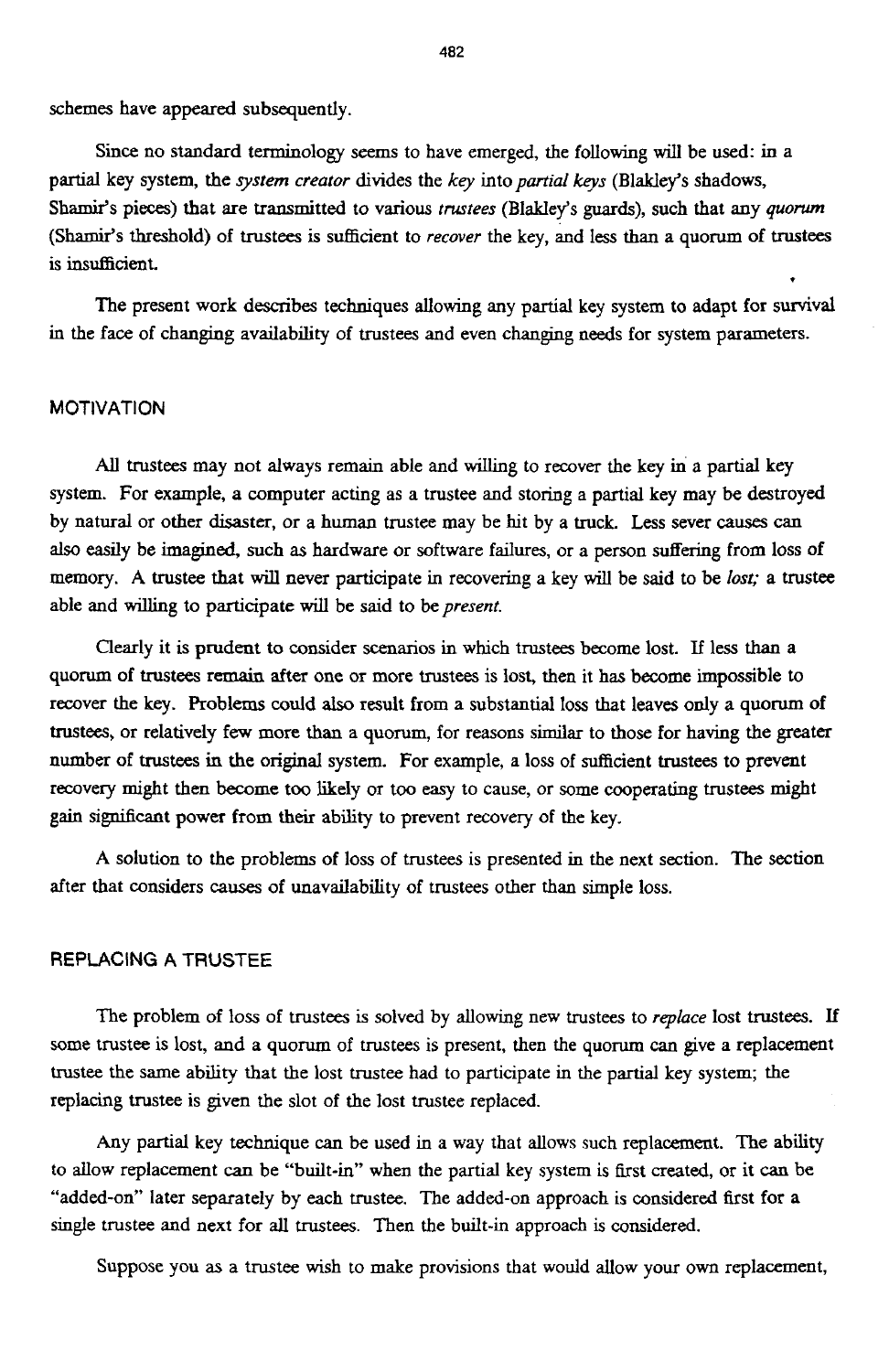should it ever become necessary. The essential idea of the solution is that you create your own partial key system to allow the other trustees to recover your partial key. You divide your partial key into sub-partial keys. The quorum parameter you use is the same **as** that in the original partial key system, and the number of partials you generate is one less than the number of original trustees. Then you transmit a different sub-partial to each other trustee. (You might use cryptographic techniques, **e.g.,** to provide secrecy and authentication of sub-partials transmitted.) **If** you should become lost., heaven forbid, and some present quorum wants to replace you by filling your slot with a replacing trustee, then each member of the quorum would separately transmit to the replacing trustee the sub-partial they received from you. **(Again** these transmissions might be cryptographically protected.) When the replacement gets a quorum of your sub-partials, the replacement is able to recover your partial-and has become able to participate in the original system in your place.

If other trustees **try** to provide for their own repiaceability in a **similar** way, problems may eventually arise since replacements won't have access to sub-partials, and consequently won't be able to help make subsequent replacements. Consider a solution in the homogeneous *case* of a set of trustees who each provide every other trustee with sub-partials. After a trustee receives sub-partials from all the other trustees, the trustee encrypts them together **using** the trustee's partial key **as** a key in say a conventional cryptosystem. **This** collection of all the sub-partids received by a trustee, encrypted by the trustee's partial key, will be called an *extender*. Thus, once a replacement gets sufficient sub-partials to allow recovery of the partial, the replacement *can* use the partial to decrypt the extender and obtain the full collection **of** sub-partials that **was**  available to the replaced trustee.

Unlike the key and partials, extenders are public. But to be of use they must **of** course be accessible. One way to treat extenders is to allow them to be copied freely, and assume that this provides adequate protection against all copies becoming inaccessible. Another way is for trustees to keep copies of extenders.

The built-in approach promised above is easily seen by noticing that the original system creator knows all the partials and *can* thus form sub-partials, and from them the extenders. The system creator might, for example, transmit the sub-partials to the trustees along with the partials, and make the extenders public.

#### **ADDING A NEW** TRUSTEE

It might be desired to add new trustees without replacing any specific trustee. One reason might be just to expand the reliability of the system. Another reason **is** to be able **to** contend with *missing* trustees, ie. **those** that are not present and not known to be lost. For example, a trustee might not be reachable because of a communication failure or other circumstances, or whether a trustee will recover from some disabled state may not be known with **Certainty. <sup>A</sup> kind** of reversible replacement, even if such were possible, may not be the best approach. Consider for example the case where a missing trustee returns just making a quorum, but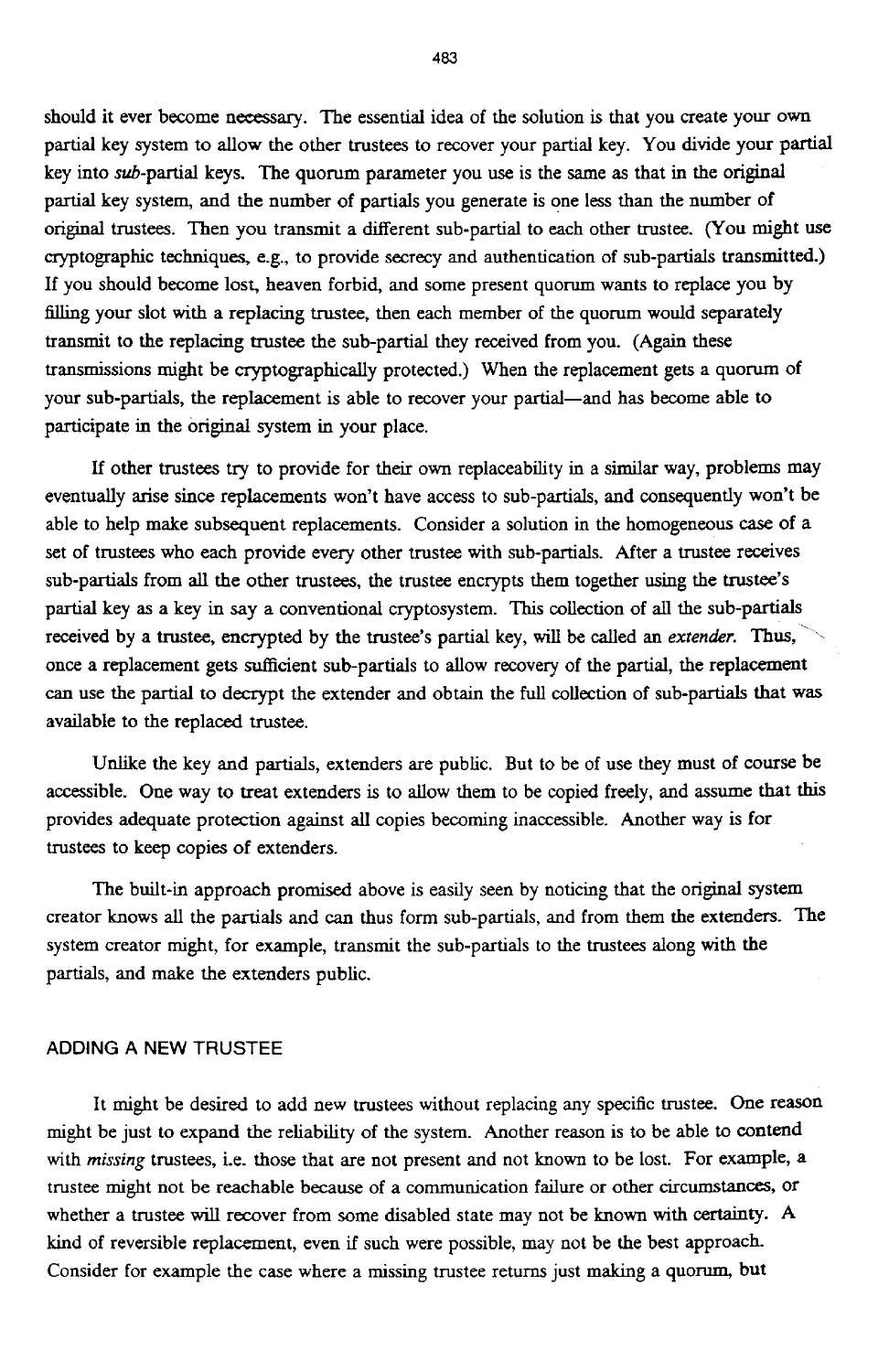recovery is impossible since the replacing and returned trustees together can contribute only one partial. Thus it may be desirable to compensate for missing trustees by *adding* new trustees.

Now a technique for allowing new trustees to be added is presented. It is a built-in approach, requiring the system creator to make provisions for the additions when the system is created. The total number of trustees that can be added must be fixed before the system is created (but see the next two sections).

The technique is essentially the same as the built-in approach of the previous section, except that some partials are created that are not issued to trustees initially, and extenders **need**  only cover these partials. The system creator provides each initial trustee with the usual partid and also with a different sub-partial for each trustee slot that can be added. **A** quorum of the sub-partials for a particular such slot allows recovery of the partial for that slot. When the subpartials are transmitted to a new trustee, the new trustee uses them to recover the appropriate partial. This partial allows the new trustee to participate in recovering the original key-just as any other trustee. Systems providing for the addition of more than one new trustee could use extenders to ensure that new trustees are themselves as capable as the other trustees of allowing new trustees to be added. Thus, it would be sufficient for the system creator to form an extender for each new trustee slot, such that each extender contains sub-partials for all the other new trustee slots. **If** the order in which new slots will be filled is fixed when the system is created, then the extender for a particular new slot need only contain sub-partials for the new slots that appear after it **in** the order. **(A** similar technique is buried in [Cham 821.) ',

 $\diagdown$ 

## REPLACING **A SYSTEM**

It might be desired to replace a partial key system that is in use by a new partial key system-without using a mutually trusted party like the original system creator. There are several reasons for wanting to do this: to change the parameters of the existing system, such **as**  the quorum size and the number of trustees; to change the set of trustees; or to restore the builtin ability to add trustees if the original provisions become depleted. Of course the extent **of**  effective change may be limited because some trustees may not be relied on to destroy their old partial keys. **If** the number of trustees not destroying old partials is less than the old quorum, then the situation is effectively the same as if all had destroyed their partials. **A** quorum of trustees acting together will be able to *replace* an existing system with a new system.

The essential idea is the same as with replacing or adding a trustee, except that the parameters and trustees of the sub-partials may differ from those of the replaced system. What in effect created is **an** old quorum of partial key systems, each of whose parameters and trustees are the same, and each of whose keys is a partial of the replaced system. Thus, a new partial **is**  actually a *collection* of partials, one from each of the old quorum who established the new system. **A** new quorum of such collections is sufficient to recover an old quorum of old partials, and thus the original key. Extenders are used only to provide for adding trustees in the new system, with each trustee issuing them as the system creator did in the previous section. Of course it should

*484*